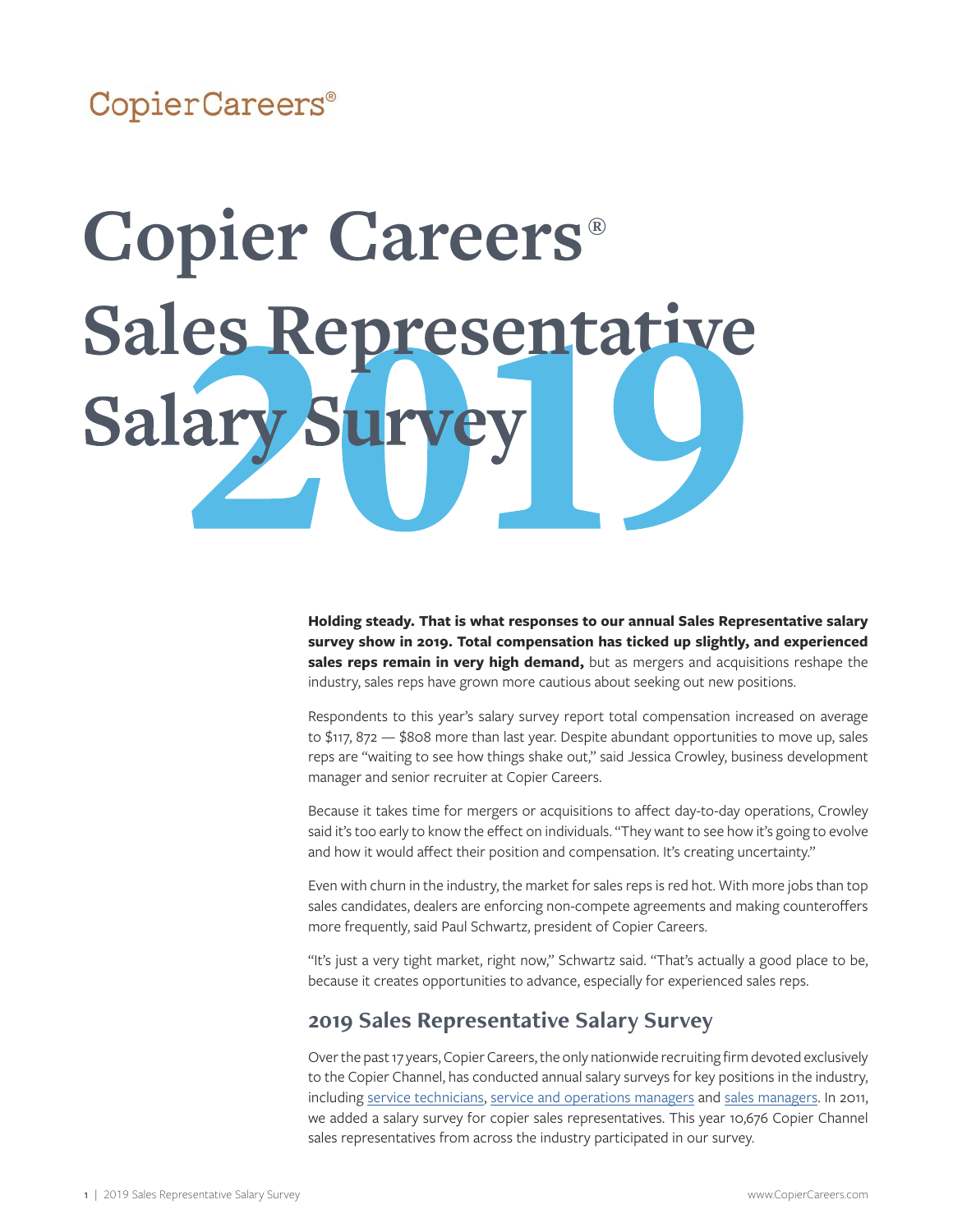# 10,676

# **COPIER CHANNEL SALESPEOPLE PARTICIPATED IN OUR 2019 SURVEY**

#### **Copier Sales Representatives by the Numbers**

Responses to this year's survey show that sales reps self-identified across seven job titles in almost the same percentages as in last year's survey. The largest number work as MPS/Solutions sales reps (36.3 percent), Named Account Managers (18.7 percent) and Account Executives (18.7 percent).

Even with some uncertainty about what to expect after mergers and acquisitions, the industry continues to expand, dealers have found niches for their products and services that give them a solid client base. But to keep up with organic business growth and to continue to expand the business — staffing needs will have to be met.

"With all these industry mergers and acquisitions, if you're not growing, you're dying," Schwartz said. "So, when we find a rock star sales rep, a dealer would be absolutely remiss not to talk with that person, because rock stars can make a big difference in a dealer's bottom line."

In 2019, base salaries, commissions and quotas were slightly higher than those reported in last year's survey. At \$49,600 the average base salary of 2019 survey respondents compares favorably with the average salary (\$48,380) of sales reps across the country, as reported by [payscale.com.](https://www.payscale.com/research/US/Job=Sales_Representative/Salary)

Sales reps who identify themselves as Major Account Managers, Government Account Managers and National Account Managers have an average base salary of \$59,492, which also compares favorably with the average base for technical sales reps (\$60,777), as compiled by [payscale.com.](https://www.payscale.com/research/US/Job=Technical_Sales_Representative_(TSR)/Salary)

#### *Salespeople who participated in survey, by job title*

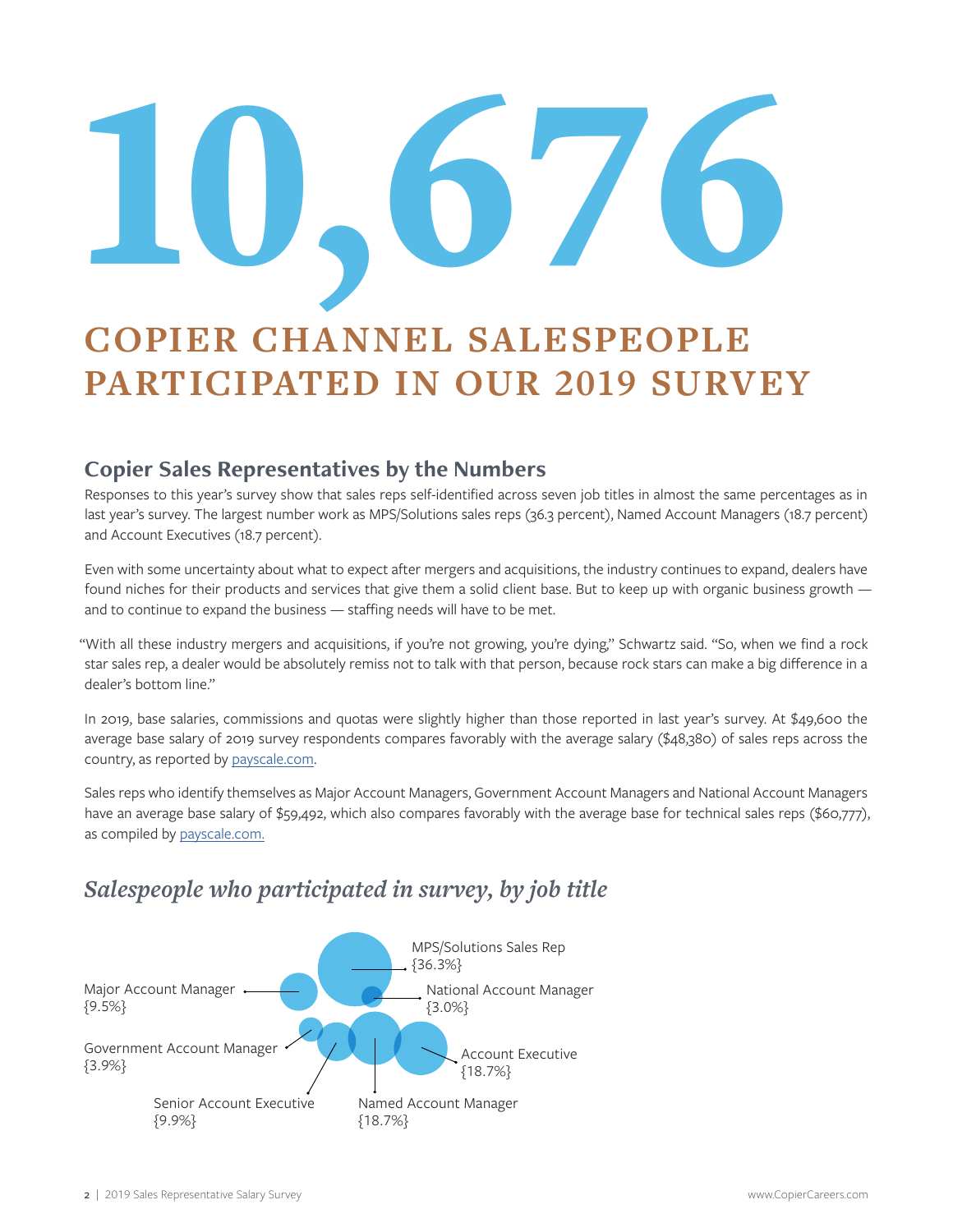#### *Total Average Compensation, All Job Titles*



#### **Compensation Ticks Up Slightly in 2019**

In this year's survey, respondents reported that their base salary and total compensation increased slightly over last year, making it the fourth consecutive year that compensation has remained steady or increased for sales professionals.

- The **average base salary** across all job titles was \$49,600, up \$508 from last year
- The **average sales rep commission** was \$68,271, up \$129 from 2018
- The **average total compensation** was \$117,782, an increase of \$808

"For now, those incremental increases seem to be fine with many sales reps," Crowley said. In recruiting calls, sales reps tell her that they are happy where they are right now. "Unless something happens in their current work situation, a sales rep isn't going to return a phone call about a new opportunity.

"If there is a management change, compensation change, territory change, those are scenarios why an individual would be open to making a move," Crowley said. But she noted that some longtime employees uncomfortable with recent cultural shifts in their organizations also may be or may become interested in moving on — as long it is a good fit for them and financially feasible.

#### *Total Average Compensation, by Job Title*

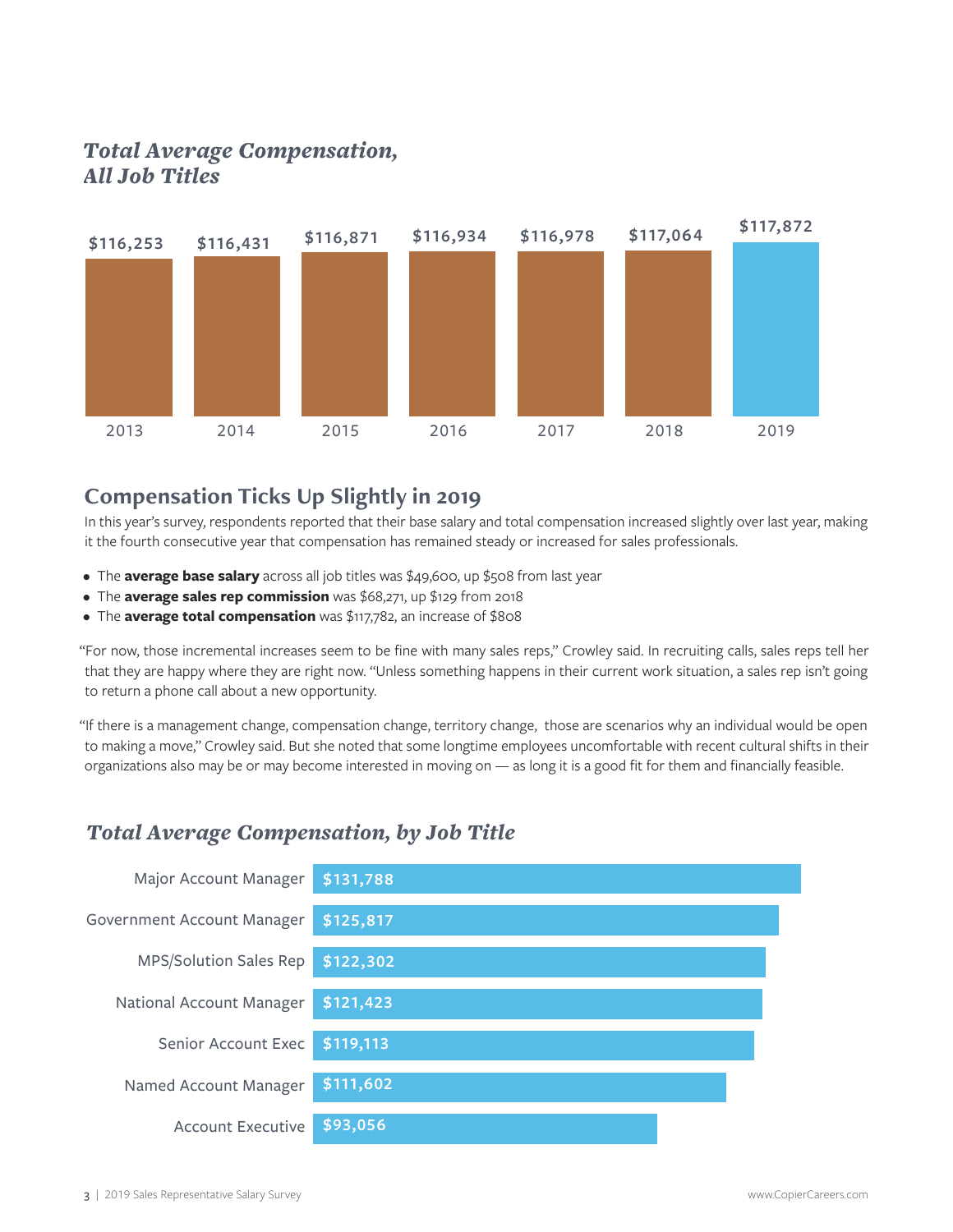# *"There is some frustration for sales reps about whether their company has really evolved and truly embraced selling solutions."*

In the current marketplace, Copier Channel sales reps are taking their time and carefully considering their options. Beyond mergers and acquisitions, they are looking for companies that are truly evolved in the IT sphere. That means their company and quota aren't focused on selling hardware but on selling solutions.

"If a sales rep has a quota of \$30,000 of hardware a month, and if managers are on them to hit their hardware quota, how can they evolve to selling solutions, where the money is?" Crowley said. "There is some frustration for sales reps about whether their company has really evolved and truly embraced selling solutions.

"The margins are so slim on hardware sales. Solutions are where the money is," she said. "Sales reps understand that if you focus on selling solutions, the hardware is going to fall naturally into selling solutions."



#### *Salary vs. Commission*

#### **2019 Average Monthly Quota**

| <b>MPS/Solutions Sales Rep</b> | \$47,043 | $+ $977$ |
|--------------------------------|----------|----------|
| Named Account Manager          | \$69,629 | $+ $607$ |
| <b>Account Executive</b>       | \$38,682 | $+ $270$ |
| <b>Overall Average Quota</b>   | \$48,785 | $+ $618$ |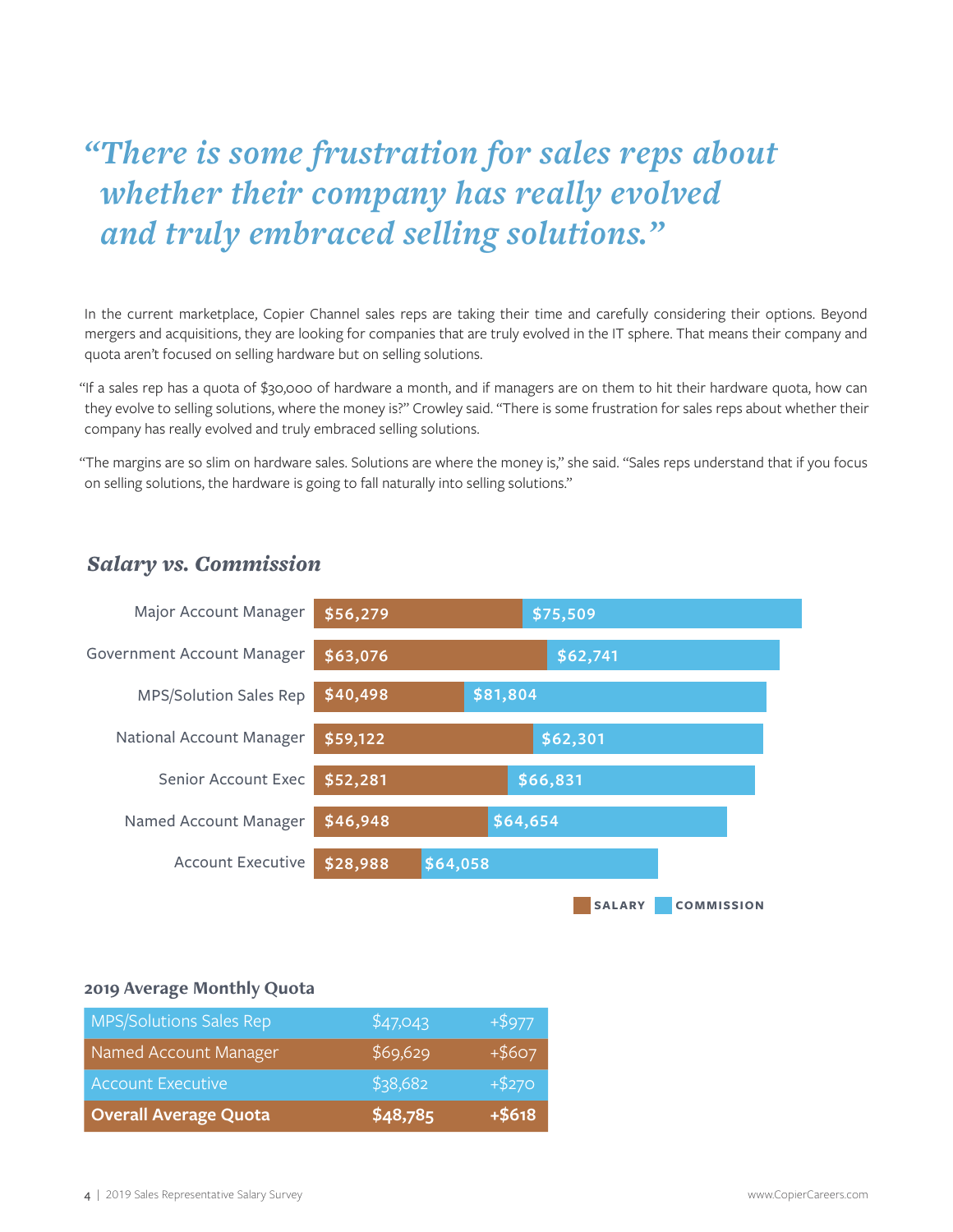# *"What we know for sure is that change is hard, and in the Copier Channel it shows no sign of letting up."*

#### **Another Landscape to Explore**

In 2019, the Copier Channel has weathered more than a decade of rapid change in which it evolved into an IT- based industry. It now faces new challenges. With its exponential growth in recent years, this once steady, niche industry has attracted the interest of venture capitalists, and that is changing almost everything.

Recent mergers and acquisitions are transforming every part of selling and delivering services. It has shaken up the industry, where old assumptions, relationships and compensation are being rethought and renegotiated.

"It's kind of a classic situation. We don't know how it's going to turn out yet," Schwartz said. "What we know for sure is that change is hard, and in the Copier Channel it shows no sign of letting up.

"A lot of people who watch the industry say that the mass of mergers and acquisitions is over, because the kind of entities that were most attractive have been acquired," he said. "So, there's less of a pool to pick from, but we are going to see these changes continue."

Amid all the change, the business of the Copier Channel rolls on. Sales are made and services are delivered, but there is some nagging tension about how it all shakes out for those who sell and deliver services — now and in the future.

"No one knows the end-game for these venture capitalists," Schwartz said. "At what point do they get tired of owning these entities? What kind of returns are they expecting, and what will happen if they aren't met? No one has the answer yet. It's a waitand-see proposition."

#### **A Key Partner for Business**

"This is an essential industry that continues to evolve and thrive, get larger and create more solutions," Schwartz said. "It is a key partner in the business market, and that is its strength. It's not going away."

That is why Schwartz and Crowley say it's a great time to grow skills and evolve with the industry, because a talented sales rep will always be able to find a place to thrive. Of course, the "hunter sales rep," who brings in net-new business is always the top recruiting target, but there is need across the industry for sales reps in every job category.

"Sales reps have to accept new ideas and concepts. It's not just pushing boxes anymore," Schwartz said. "Those things have evolved and changed, but the core essence of a good sales rep has not changed."

And what is the core essence of a sales professional?

"They are money-motivated and success-oriented," Crowley said. "And to succeed in the current marketplace they need to be open to the next big thing."

Recruiters at Copier Careers are also focused on success by vetting and finding a great fit for experienced candidates or a fabulous sales rep for an evolved dealer or organization.

"We know where the opportunities are, and our deep knowledge of the field helps us find great candidates," Crowley said. "But dealers need to know that with scarce candidates, it's really important to hire when a strong candidate is open to offers because they won't be available for long."